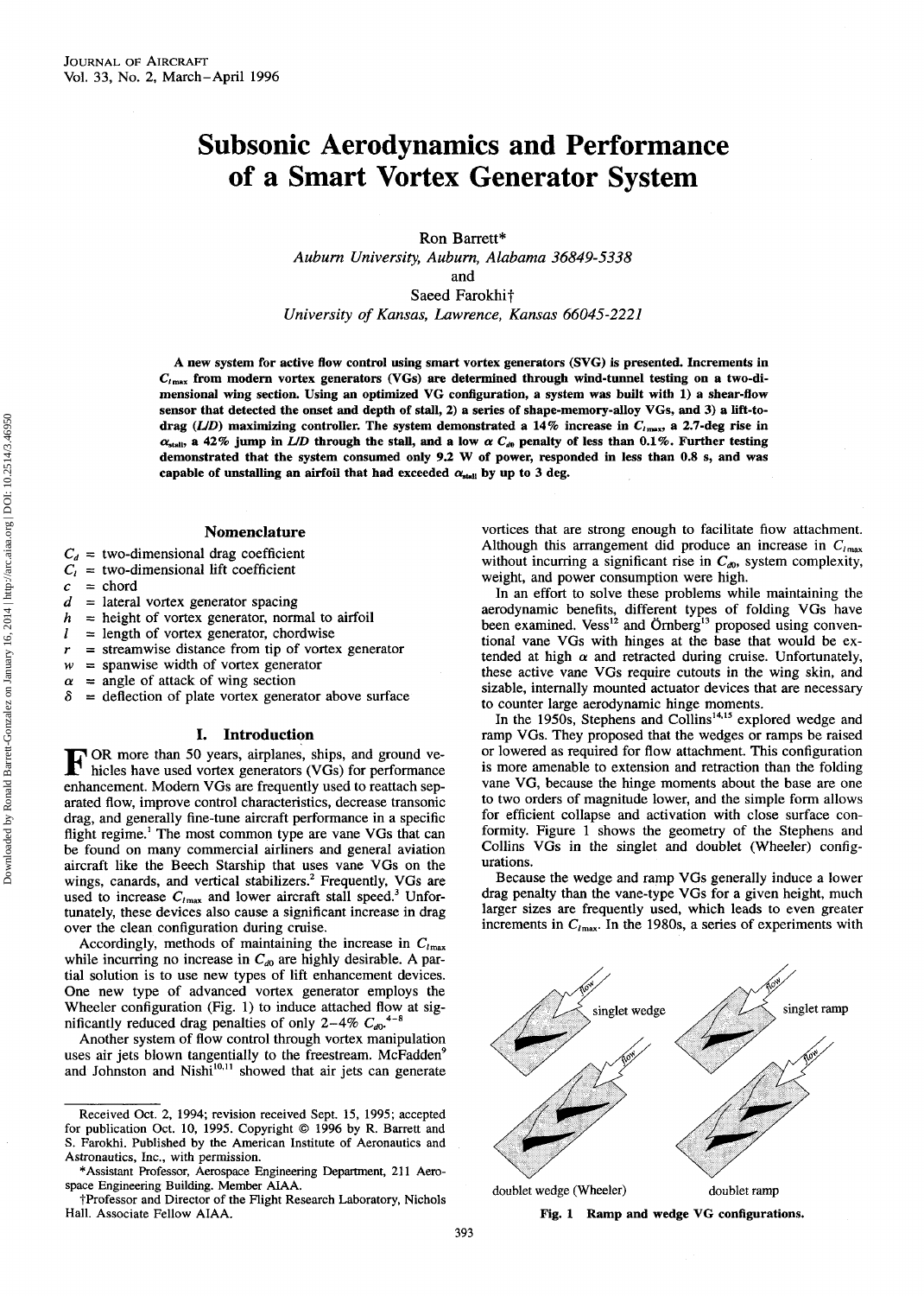cascaded wedge VGs in excess of 50%c in length, demonstrated that  $C_{lmax}$  could be increased by as much as 40% over the clean wing configuration. $5,8$ 

The primary goal of this study will be to demonstrate the utility of a lift enhancement system that will generate a significant increase in  $\alpha_{\text{stall}}$  and  $C_{l\text{max}}$  while inducing a negligible rise in  $C_{d0}$  with very little weight and power consumption. The present study will draw upon earlier smart VG work<sup>16</sup> and use 1) the ramp VG configuration with shape-memory-alloy (SMA) actuators, 2) a shear-flow stall sensor, and 3) an optimal controller. These three components will be combined to form a smart vortex generator (SVG) system that will optimize liftto-drag  $(L/D)$  and  $C<sub>lmax</sub>$  as a function of angle of attack.

# **II. Design, Construction, and Testing of the SVG System**

The evaluation of the SVG system was accomplished in three major stages:

1) The shape, size, chordwise position, and spanwise spacing of the ramp VGs were determined experimentally so that the greatest increase in  $C_{lmax}$  would be achieved with smallspan VGs.

2) The SMA actuators, shear flow sensor, and controller were designed, built, and integrated in the wing section.

3) The entire arrangement was wind-tunnel tested so that appropriate controller gains could be set and closed-loop performance could be evaluated.

### **A. Optimum Configuration Selection of Static Ramp VGs**

The first task of the investigation was to determine the shape, type, size, and geometric pattern of the VGs on the airfoil surface that would optimize  $C_{l\,\text{max}}$ . From the work of Wheeler<sup>5,7,8</sup> and Barrett<sup>16</sup> it was shown that the optimal ramp VG shape has a curvature similar to the upper section of an ellipse with an aspect ratio *l/w* from 1 to 2 as shown in Fig. 2.

Further investigation showed that the  $C_{l_{\text{max}}}$  increase from the doublet VGs is virtually the same as induced by the singlet VGs (within 0.5%).<sup>16,17</sup> Accordingly, the singlet configuration was selected for simplicity.

The next geometric parameter to be selected was the physical size of the VGs. This was accomplished through a series of wind-tunnel tests in the 42 in.  $(107 \text{ cm}) \times 50 \text{ in.} (127 \text{ cm})$ at the University of Kansas Subsonic Wind Tunnel, which is a closed-circuit return type with a turbulence factor of 1.1 (as defined by Rae and Pope<sup>18</sup>).

A NACA 4415 airfoil section was constructed from a wood core with a polyester resin finish with a chord of 8 in. and a reference area  $S_{\text{ref}}$  of 200 in.<sup>2</sup>. The surface tolerance was kept to within 3.5 mil (89  $\mu$ m) of the prescribed profile and was finished with 600-grit paper and ultrafine ScotchBrite pads.® The two-dimensional model was mounted between 32 in. (81.3 cm)  $\times$  30 in. (76.2 cm) splitter plates with crossflow baffles. Lift was measured using a six-component balance, and drag measurements were taken using a wake rake. The airfoil was tested at a Reynolds number of  $4.27 \times 10^4$  at 100 ft/s (30.5) m/s) with 0.004-in.- (102- $\mu$ m-) diam roughness applied to the first 8%c as recommended in Ref. 18.

Three different sizes of VGs were tested on the wing section: 0.5 in. (12.7 mm), 1 in. (25.4 mm), and 1.5 in. (38.1 mm) in span. From earlier studies on similar wing sections, it was determined that the ramp VGs are most effective when placed



**Fig. 2 Geometry of typical ramp VG. Fig. 4**

 $5-15\%$  behind the leading edge.<sup>5,8,16</sup> The configuration testing was conducted with the VGs placed just behind the trip strip at 8% *c.* Figure 3 shows a typical VG arrangement on the test article.

Table 1 lays out the test matrix that was used to determine the optimum vortex generator size and configuration.

The wind-tunnel data exhibited excellent repeatability as 100 samples were taken at each point. The 99% confidence intervals are shown, but fall within the plot symbols. Figure 4 includes corrections to  $C_i$  using the procedures of Ref. 19 and shows excellent agreement with the baseline data published in Ref. 20 (within 2%). At high angles of attack, beyond the stall, significant deviations from published data were originally present because of a system harmonic, but were removed using a 15-Hz low-pass filter.

**Table 1 Test matrix for VG configuration and sizing study**

| VGs<br>per row | VG size,<br>in.  | Type    | Row<br>placement,<br>% c |
|----------------|------------------|---------|--------------------------|
| 24             | $0.5 \times 0.5$ | Singlet | 8                        |
| 24             | $0.5 \times 0.5$ | Doublet | 8                        |
| 12             | $0.5 \times 0.5$ | Singlet | 8                        |
| 12             | $1 \times 1$     | Singlet | 8                        |
| 6              | $1 \times 1$     | Singlet | 8                        |
| 6              | $1 \times 1$     | Doublet | 8                        |
| 6              | $1.5 \times 1.5$ | Doublet | 8                        |



**Fig. 3 Arrangement of VGs on wing section.**

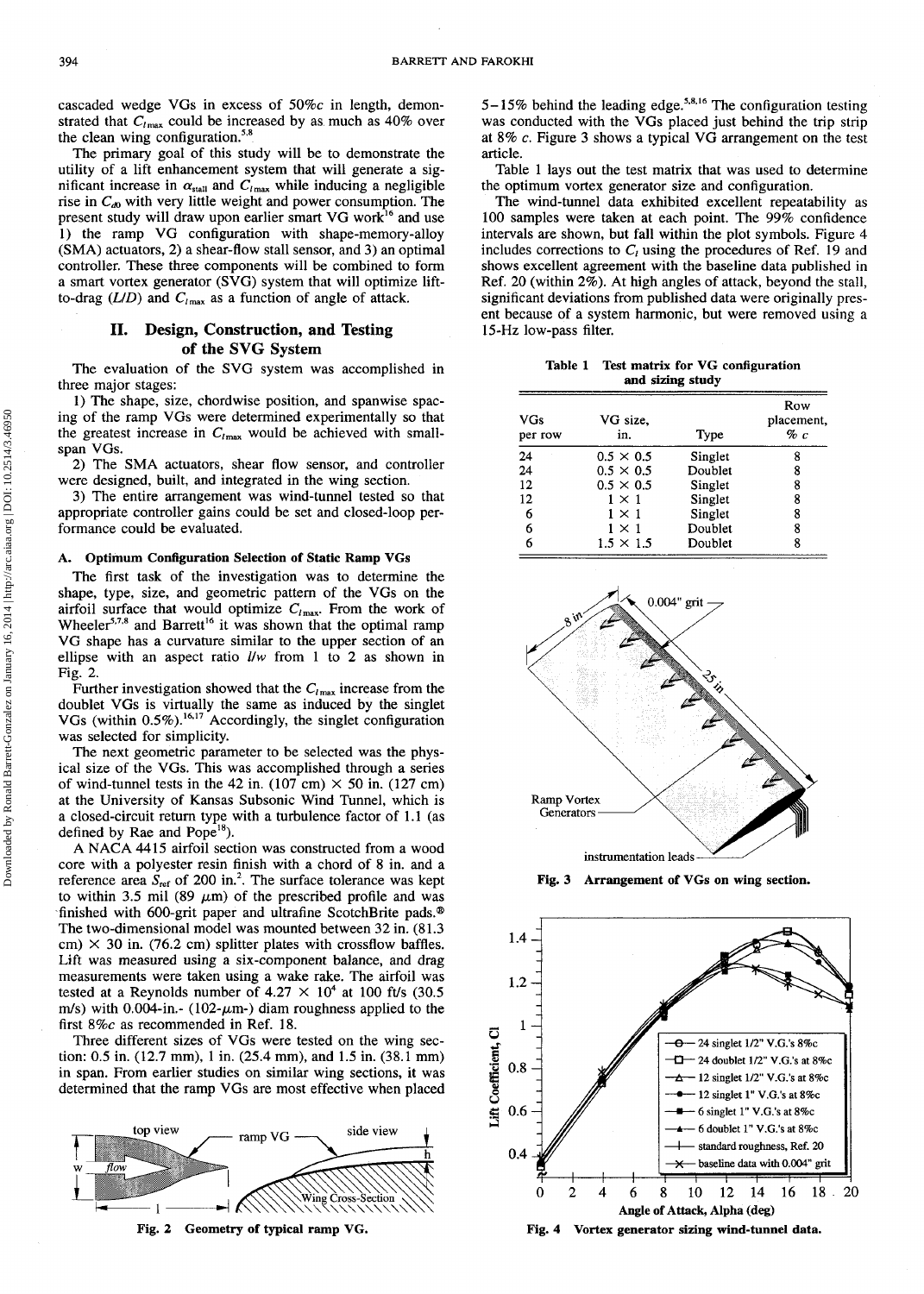As can be seen in Fig. 4, the use of the scaled roughness of 0.004-in.-diam grit at a Reynolds number of  $4.27 \times 10^4$  resulted in section performance that was nearly identical (within 2%) to the standard roughness NACA 4415 of Ref. 20, which was tested at a Reynolds number of  $6 \times 10^7$ . Accordingly, the effects of the disparity in Reynolds number have been effectively offset through the use of the scaled leading-edge roughness.

Figure 5 shows the test results from the sizing experiments in terms of *Ctmax.* It is clear that the largest lift increase occurs at the closer spacing, and that the 1-in. (25.4-mm) and 0.5-in. (12.7-mm) VGs perform similarly, except that the smaller VGs allow for more per row. Accordingly, the  $\frac{1}{2}$ -in. VGs were chosen over the larger VGs.

After the selection of the 0.5-in. (12.7-mm) VG size, the next optimization parameter was the chordwise position of the VGs. The test matrix includes two different center-to-center spacings of  $d = 1$  in. (25.4 mm) and 1.5 in. (38.1 mm), with the VGs placement varied from 8 to 90% *c* behind the leading edge as shown in Table 2.

The test results are displayed on a contour plot to show the region of maximum lift generation clearly (again, the 99% confidence intervals fell within one line width). Figures 6 and 7 clearly show that the highest  $C_{lmax}$  is induced when the VGs are placed between 8-15% *c* behind the leading edge (as suggested in Refs. 5, 8, and 16).

The data of Fig. 6 show that when the VGs are placed beyond 40% c, they have virtually no effect on  $C_{lmax}$ . This is because of the trailing-edge stall that works its way forward with increasing  $\alpha$ . This can clearly be seen in the flow visualization results of Ref. 16 as the separation line moves forward from approximately 80–85%c at low angles of attack to 15-20%c as  $\alpha$  approaches the stall. From the shape of the liftcurve slope, the airfoil actually encounters a form of mixed

**Table 2 Test matrix for chordwise placement study at 1.0- and 1.5-in. center-to-center spanwise spacing**

| VGs per row   |               | VG size.         |         | Row<br>placement, |
|---------------|---------------|------------------|---------|-------------------|
| $d = 1.0$ in. | $d = 1.5$ in. | in.              | Type    | $\%c$             |
| 24            | 16            | $0.5 \times 0.5$ | Singlet | 8                 |
| 24            | 16            | $0.5 \times 0.5$ | Singlet | 10                |
| 24            | 16            | $0.5 \times 0.5$ | Singlet | 20                |
| 24            | 16            | $0.5 \times 0.5$ | Singlet | 30                |
| 24            | 16            | $0.5 \times 0.5$ | Singlet | 40                |
| 24            | 16            | $0.5 \times 0.5$ | Singlet | 50                |
| 24            | 16            | $0.5 \times 0.5$ | Singlet | 60                |
| 24            | 16            | $0.5 \times 0.5$ | Singlet | 70                |
| 24            | 16            | $0.5 \times 0.5$ | Singlet | 80                |
| 24            | 16            | $0.5 \times 0.5$ | Singlet | 90                |





**Fig. 6** Effect of VG chordwise position on  $C_i$ ,  $d = 1.5$  in.



**Fig. 7** Effect of VG chordwise position on  $C_h$   $d = 1.0$  in.

stall; however, with VGs present, some leading-edge stall characteristics become more pronounced as shown in Fig. 7, which has a higher peak in  $C_{lmax}$  than Fig. 6 (and the baseline data), followed by a steeper dropoff.

The effect of spanwise spacing on  $C_{lmax}$  was also investigated with the test results shown in Fig. 8.

As with earlier optimization studies, the 0.5-in. (12.7-mm) VGs were used. The data in Fig. 8 show a fairly gradual trend with a weak optimum center-to-center spacing from 0.70 in. (17.8 mm) to 1.1 in. (27.9 mm).

## **B. Design and Construction of Ramp Vortex Generators and SMA Actuators**

From Figs. 6-8, the optimum chordwise position of the VGs is between  $8-15\%c$ , at a spanwise spacing from 0.70 to 1.1 in. Using this data, a smart VG system was built with ramp VGs and SMA actuators, a shear-flow sensor, and an optimum controller. A schematic of the VGs and the shear-flow sensor is shown in Fig. 9.

The first components of the smart VG system to be designed were the ramp VGs themselves. Because significant lift enhancement has been shown with a variety of curvatures similar to that of the side view shown in Fig. 2, the VG profiles were selected to conform to the surface contour of the wing section [within 0.001 in. (25.4  $\mu$ m)]. The surface conformity was verified by using a dial feeler gauge attached to the stationary component of a precision mill. The gauge system was accurate to 0.10 mil (2.54  $\mu$ m). Using this profile, a rudimentary aero-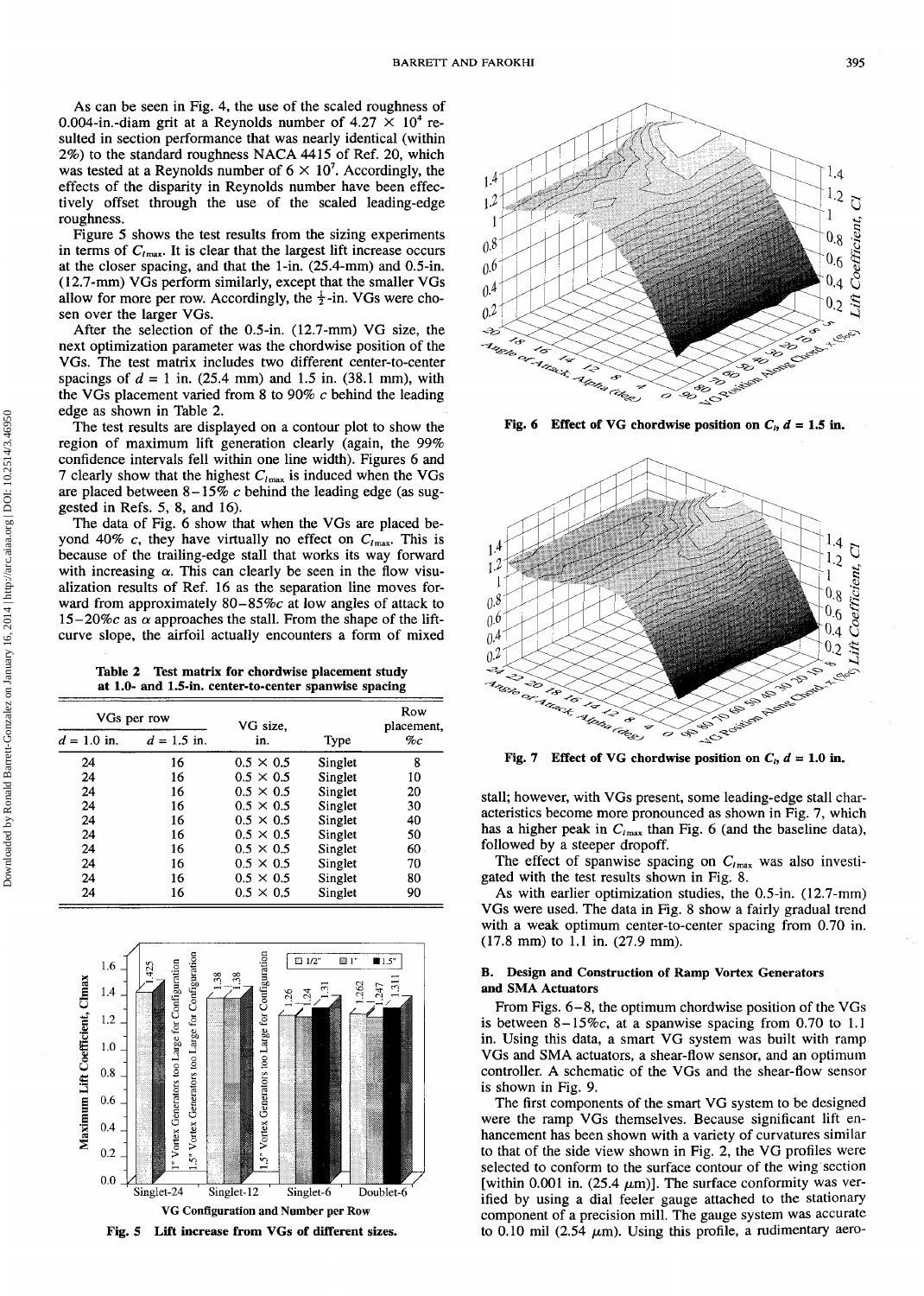

**Fig. 8 Effect of spanwise spacing on C/, with VGs at 8%** *c.*



**Fig. 9 Ramp VG and** SMA **actuator filament arrangement.**

dynamic force estimation was made using strip aerodynamic theory at 100 ft/s under standard sea-level conditions, with a maximum deflection of 45 deg to the freestream. Assuming the base to be cantilevered and allowing a deflection of no more than 0.010 in. (254  $\mu$ m), a 0.005-in.- (127- $\mu$ m-) thick AISI 1010 steel ramp was chosen.

Beneath the steel ramp, SMA actuators were laid out. These actuator filaments were constructed from 0.010-in.-  $(254-\mu m)$ diam Tinel alloy K nickel-titanium SMA and were to raise the ramps to 60 deg under no loading conditions, 30 deg at 100 ft/s. As with most SMAs, Tinel alloy K in its martensitic (cold) phase has a very low equivalent elastic modulus, below 1.5 msi (10 GPa). As it is heated above the transition temperature, it gains an austenitic modulus up to 8.7 msi (60 GPa). Active strains range from 1 to 8% in the normal working range. Between the change in moduli and active strain levels, useful work may be performed by the SMA actuator. Tinel alloy K actuators have performance typical of multicycle or motor shape-memory alloys. This is because they produce active strain levels that are typical of most alloys of this type, and yet suffer from less pronounced actuation fatigue. Using the Cosmos® finite element code and data from Ref. 20 on local *Cp* distribution along the leading-edge of the airfoil, a ramp VG with a loop actuator filament was designed (Fig. 9). The reader is referred to Ref. 16 for more details on the design process as space constraints prohibit its detailed inclusion.

The next component of the system to be laid out was the shear-flow sensor that used a pair of temperature-compensated strain gauges bonded to a high-damping, low-density polyester beam, which was mounted within the leading edge of the section. The end of the beam had a rounded 0.20-in.- (5.1-mm-) square cap that protruded from the leading edge by 0.020 in. (508  $\mu$ m) and was covered with 0.004-in. (102- $\mu$ m) grit. As the flow passed over the grit-covered end, the beam was bent and the resistance of the sensor was changed.

Connected to the shear-flow beam was a controlling network constructed from a pair of Apex  $\mu$ Technologies PA-26 highcurrent amplifiers, a signal chopper, and relays. A TL 555 timer chip chopped the signal at a rate of 4 Hz, which allowed for accurate relay control at high  $\alpha$ . Gain adjusting potentiometers were used between the PA-26 inverting input and output to allow scheduling of the height of the VGs as a function of depth of stall.

The system was tested open loop and it was found that the actuators could reach a high operational height of  $h = 0.22$  in. (5.6 mm) (see Fig. 2) within 0.8 s while consuming 2.14 A at 4.3 volts direct current (VDC) (9.2 W). Further open-loop testing revealed that the Tinel Alloy K actuators were capable of maintaining more than 99% of the original performance for more than 1200 cycles. This absence of actuator fatigue is because local filament strain rates were kept below 1%. A typical filament operational temperature was approximately 190°F with the surface of the ramp experiencing temperatures of only 110-120°F during steady operation at 0 ft/s airspeed.

# **C. Determination of Controller Gains and Closed-Loop SVG System Performance**

After design, construction, and open-loop testing of the SVG network, the system gains for optimal scheduling of the ramp VGs as a function of  $\alpha$  were determined. This was done by wind-tunnel testing for *LID* as a function of VG height. Figure 10 shows VG height as a function of  $\alpha$  for the generation of maximum *LID* as well as the resulting SVG lift-curve slope. The controller system gains were adjusted to match the height profile of Fig. 10 within *3%h.* Below 10.5 deg, the VGs were retracted flat to the surface with a maximum height of 0.006 in. (152  $\mu$ m) at the trailing edge of the VGs.



**Fig. 10 Lift curve and deflection schedule for SVG system.**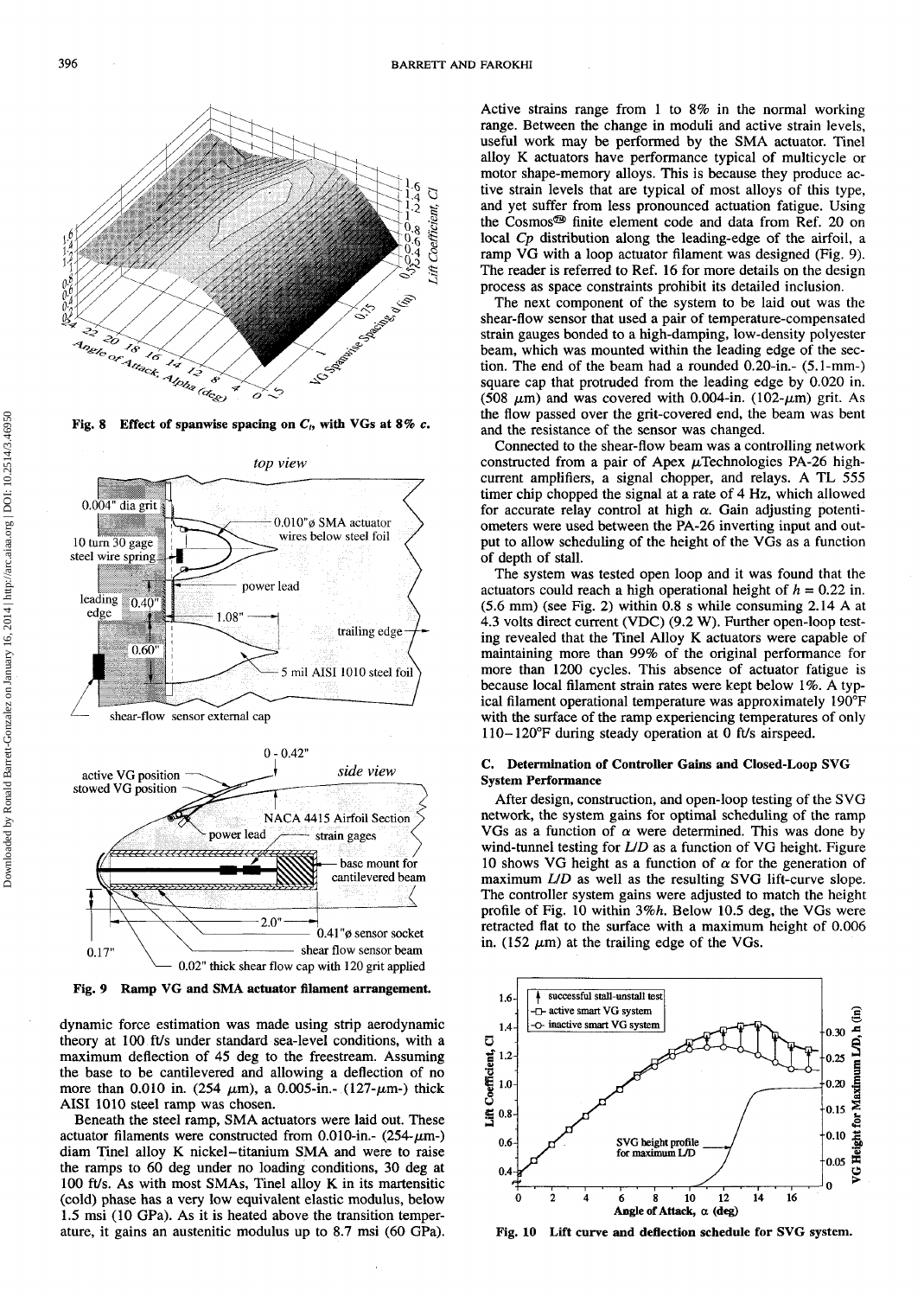Using the optimum deflection schedule, a series of tests were conducted with the system off, system on, and the system cycled off, then on to show that a stalled wing may be unstalled by smart VGs. Figure 10 also shows the  $C<sub>t</sub> - \alpha$  curve for the wing with the system off, which deviates less than 3% from the NACA 4415 standard roughness data of Ref. 20.

The vertical lines between the upper and lower  $C_i - \alpha$  curves represent unstall test sequences that consisted of 1) set  $\alpha$  to a specified angle of attack with the SVG system off; 2) wait 1 min to take 100 data points (at 50 samples/s) with retracted VGs; 3) turn on the SVG system, which raised the VGs within 0.8 s; and 4) immediately after the VGs reached full deflection, take 100 samples. Although the wind tunnel operated at a turbulence factor of 1.1, numerous unstall tests were conducted at speeds as low as 40 ft/s (12.2 m/s) (Reynolds number =  $170.8 \times 10^3$ ), and as high as 150 ft/s (45.7 m/s) (Reynolds number 640.5  $\times$  10<sup>3</sup>) with trends that mirror the results of Fig. 10.

In addition to matching the standard roughness  $C_i - \alpha$  data of Ref. 20, the drag data of the wing section with the SVG system off also fell within 3%. Using wake-rake measurements, the increase in drag because of the presence of retracted VGs over the clean wing without VGs was less than 0.1%  $C_{d0}$ , which was the limit of resolution for the instrumentation.

Wind-tunnel testing also demonstrated significant reductions in drag as well as an increase in lift through the stall as seen in the drag polar of Fig. 11. From  $10-13$  deg  $\alpha$ , the activated SVG system generated more lift than the clean wing (or inactive SVG system) configuration while simultaneously producing less drag than the fully extended VG configuration. This is because of partial VG deflection following the schedule of Fig. 10.

From Fig. 9 it can also be seen that a return-force spring was also used. This spring tightly pulled the ramp VG to the surface of the wing at low  $\alpha$ . Accordingly, the maximum VG protrusion above the wing surface was 0.006 in.  $(152 \mu m)$  at







**Fig. 12**  $L/D$  as a function of  $\alpha$  for the SVG system.

the trailing edge of the VG when stowed. The leading edge of the ramp VGs were trimmed to a thickness of 0.004 in. (102  $\mu$ m), which means that the VGs were entirely within the boundary layer when retracted (recall 0.004-in.-diam grit to 8%c). This arrangement led to a negligible rise in  $C_{d0}$  during low  $\alpha$  operation from 0.01150 to 0.01151 (this 0.1% change in  $C_{d0}$  is within the error band of the measuring device).

The increase in lift and decrease in drag beyond  $\alpha_{\text{stall}}$  also induced a sizable jump in the lift-to-drag ratio. As seen in Fig. 12, *LID* was boosted significantly in the 12-16 deg range. At 15 deg, *LID* was more than 42% greater than the clean (inactive) configuration.

## **III. Conclusions**

Using a smart ramp vortex generator system and a NACA 4415 airfoil section with an 8-in. (20.3-cm) chord, the VG arrangement that provides the highest  $C_{lmax}$  is 1) base VG width from 0.50 to 0.75 in., 2) placed  $8-15\%c$  behind the leading edge, and 3) spanwise spacing of 0.75-1.0 in.

Using smart ramp vortex generators, which were actuated by shape-memory-alloy (SMA) wire, and triggered by a leading-edge shear flow sensor and optimal controller,  $C_{lmax}$  was raised from 1.26 to 1.43,  $\alpha_{\text{stall}}$  was increased from 12.5 to 14.3 deg, and  $LD$  gained as much as  $42\%$  above 12.5-deg  $\alpha$ , while the wing section incurred a low  $\alpha$  drag penalty under 0.1%.

The increase in  $C_{lmax}$  afforded by the smart vortex generators could be achieved both by actuating the VGs at low  $\alpha$ , then increasing  $\alpha$  through the stall, or by keeping the VGs retracted through the stall, then actuating the VGs to unstall the wing.

## **Acknowledgments**

The authors acknowledge the assistance and support of Aerotech Engineering and Research of Lawrence, Kansas, for directing this work under contract from the Kansas Technology Enterprise Corporation. The authors thank David Downing and NASA Headquarters for providing support through the Kansas Space Grant Consortium. The authors also thank Chris Hardin for making the wind-tunnel data acquisition system usable through his exceptionally useful and well-written codes.

#### **References**

<sup>1</sup>Taylor, H. D., "United Aircraft Research Department Summary Report on Vortex Generators," United Aircraft Corp., Research Dept., Rept. R-05280-9, East Hartford, CT, March 1950.

<sup>2</sup>Taylor, J. W. R, "USA Aircraft—Beech," *Jane's All the World's Aircraft,* Jane's Information Group, Ltd., Sentinel House, Couldson, Surrey, England, UK, 1989, pp. 324-336.

<sup>3</sup>Lan, C. E., and Roskam, J., "Wing Stall," *Airplane Aerodynamics and Performance,* Roskam Aviation and Engineering Corp., Ottawa, KS, 1980, pp. 111-116.

<sup>4</sup>Lin, J. C., and Howard, F. G., "Turbulent Flow Separation Control Through Passive Techniques," *AIAA 2nd Shear Flow Conference,* AIAA, Washington, DC, 1989 (AIAA Paper 89-0976).

<sup>5</sup>Wheeler, G. O., "Wheeler VG's," Vortex Products, Sumner, WA, 1989.

<sup>6</sup>Rao, D. M., and Kariya, T. T., "Boundary-Layer Submerged Vortex Generators for Separation Control—An Exploratory Study,"

AIAA Paper 88-3546, July 1988. <sup>7</sup>Wheeler, G. O., "Means for Maintaining Attached Flow of a Flowing Medium," U.S. Patent 4,455,045, June 19, 1984.

<sup>8</sup>Wheeler, G. O., "Wind Tunnel Experimentation on a Modified Liebeck Airfoil," Vortex Products, Inc., Internal Rept., Sumner, WA, 1988.

<sup>9</sup>McFadden, R., "Attached Jet Spanwise Blowing Lift Augmenta-

tion System," U.S. Patent 4,860,976, Aug. 29, 1989.<br><sup>10</sup>Johnston, J., and Nishi, M., "Vortex Generator Jets—A Means for Passive and Active Control of Boundary Layer Separation," *AIAA 27th Aerospace Sciences Meeting,* AIAA, Washington, DC, 1989 (AIAA Paper 89-0564).

<sup>11</sup>Johnston, J., and Nishi, M., "Vortex Generator Jets-Means for Flow Separation Control," *AIAA Journal,* Vol. 28, No. 6, 1990, pp. 629-634.

<sup>12</sup>Vess, R. J., "Strake Fence Flap," U.S. Patent 4,739,957, April